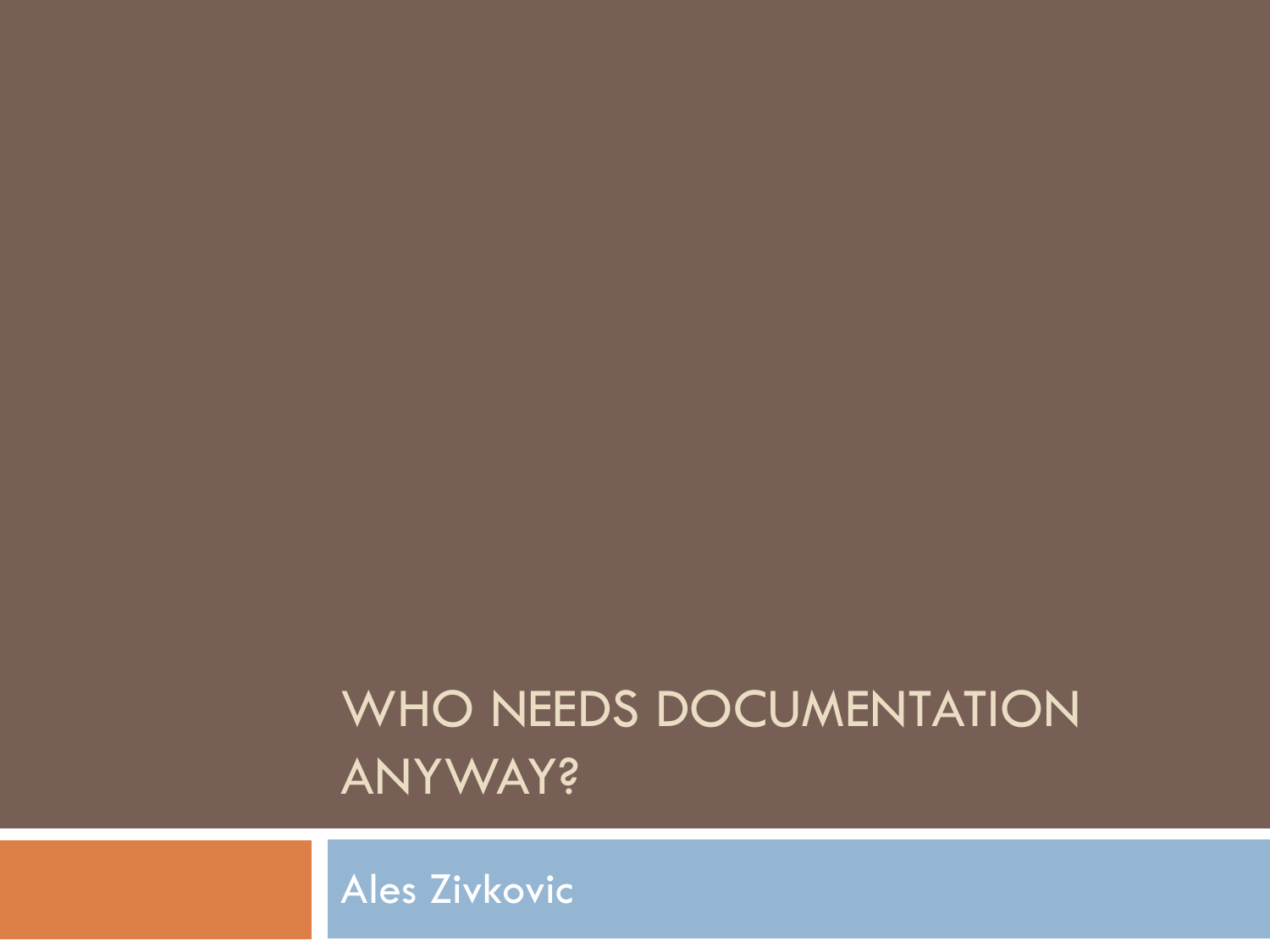

- □ Why, who and how much documentation?
- Documentation in different SDLCs
- Documentation from the QA perspective
	- $\blacksquare$  **IT Audits, security audit**
	- $\blacksquare$  **ISO, CMMI appraisals**
- □ Documentation best practices
	- **g** ground rule policy
	- $\blacksquare$  documentation throughout the project/product lifecycle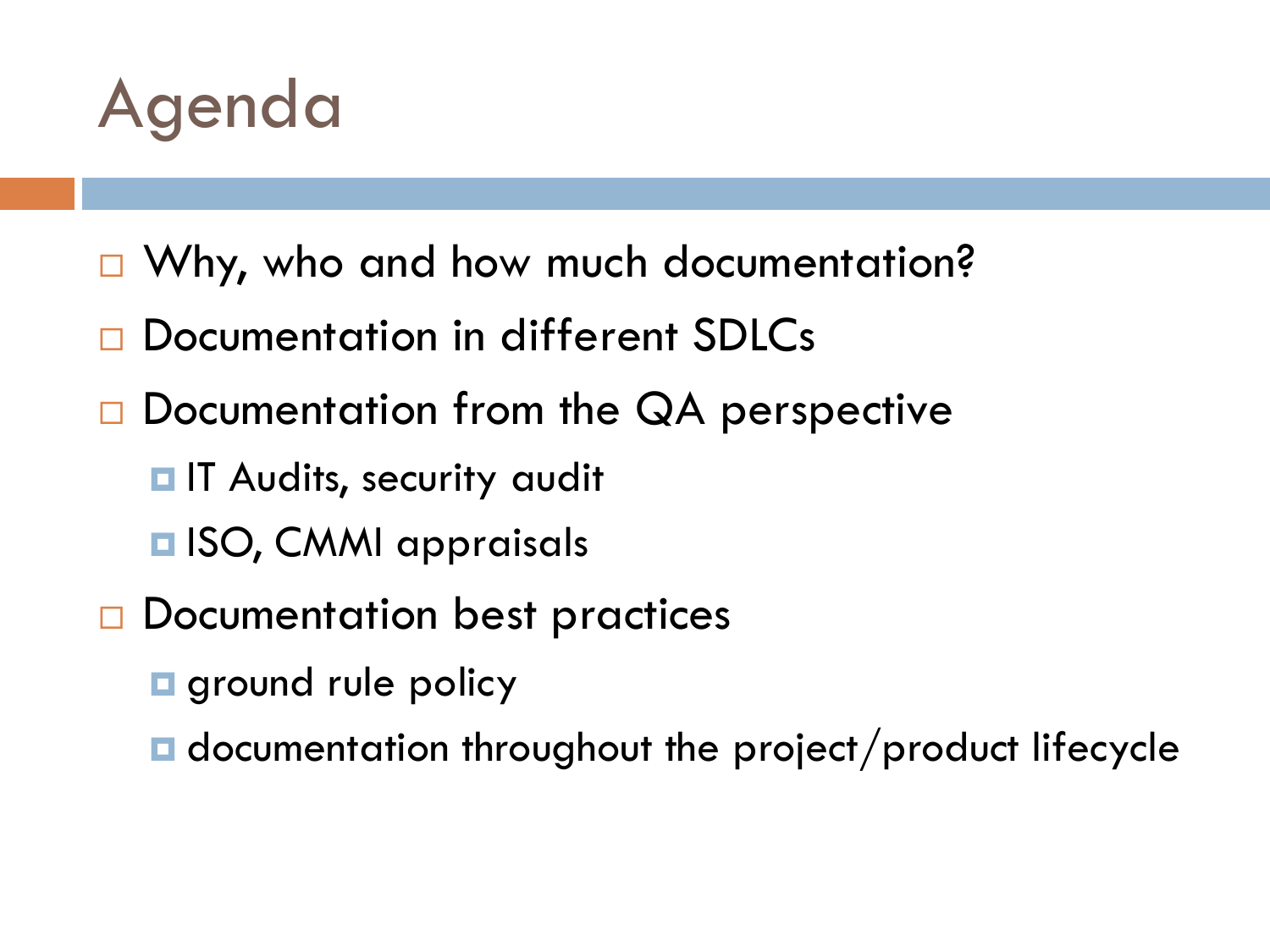## Why we need documentation?

□ to support communication

make informed decisions

to minimize risk of staff rotation

 $\Box$  enable traceability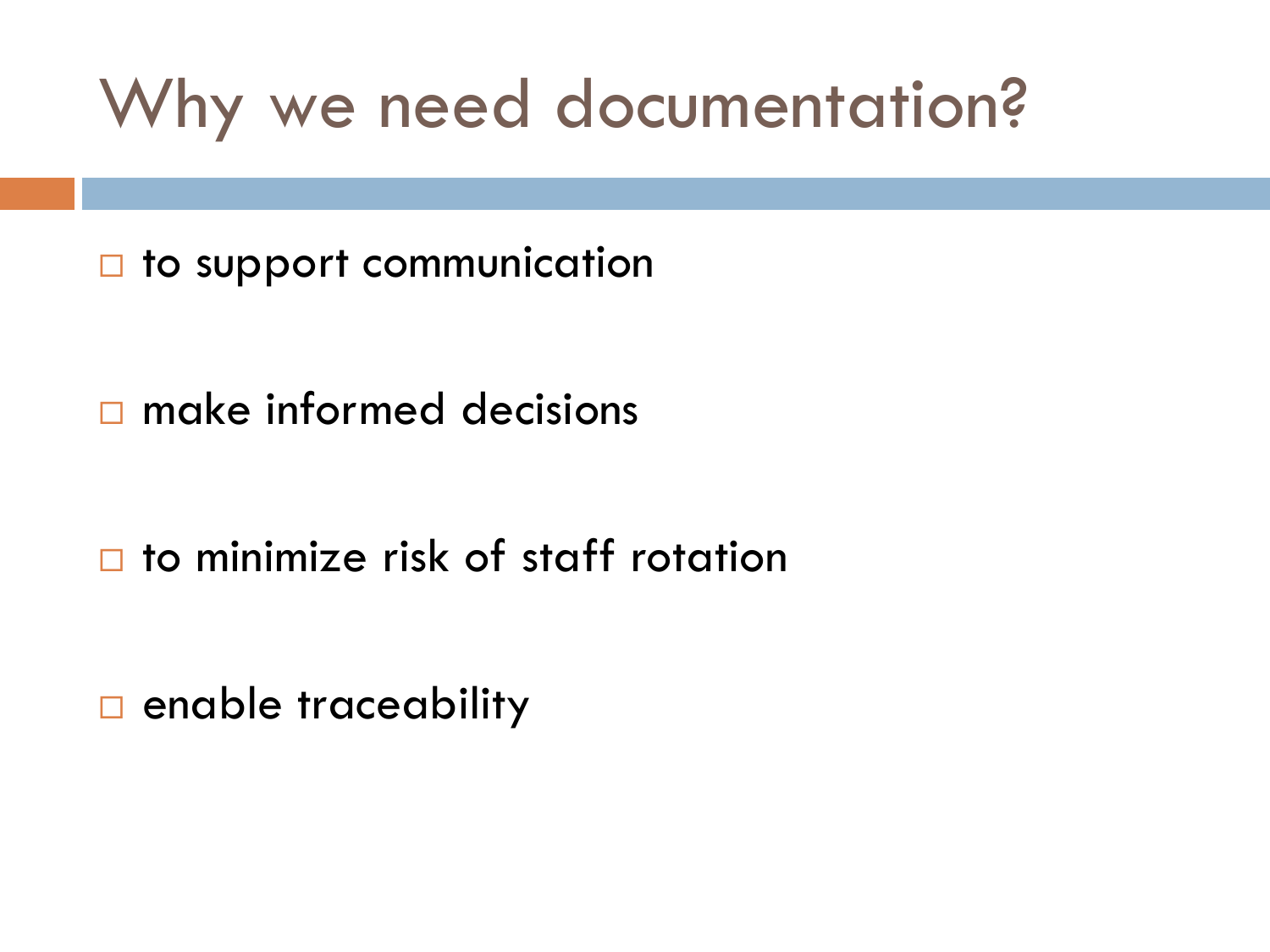## Who needs documentation?

#### $\Box$  to support communication

- **Team** (internal, partners, subcontractors)
- **Management** (team lead, project manager)
- **E Client** (technical team, users)
- $\square$  make informed decisions
	- PM, IT director, CEO
	- $\blacksquare$  client's management (project level & company level)
- □ to minimize risk of staff rotation
	- **D** development team
- **D** enable traceability
	- QA team, internal auditors, external auditors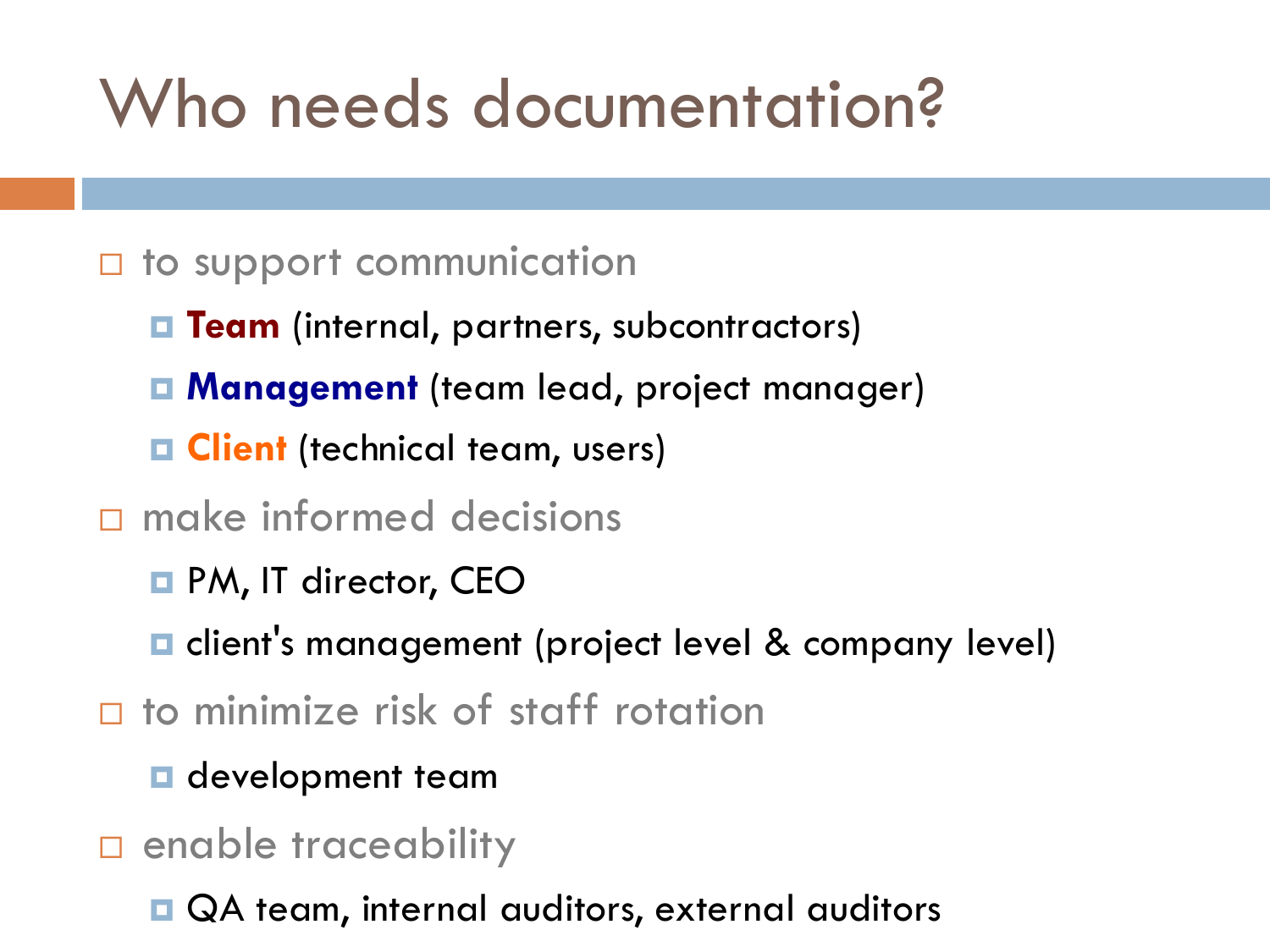## How much documentation?

#### □ depends on many factors

- **□** domain, project (size, type, risks, no. of participants), SDLC, regulatory requirements, organization, etc.
- □ start with more and trim down if not useful
- □ understand the purpose of every document or information container
- $\Box$  understand the risks of not having documentation
- $\Box$  don't produce documents to justify spending
- $\Box$  documentation might be time dependent (during the project, after completion)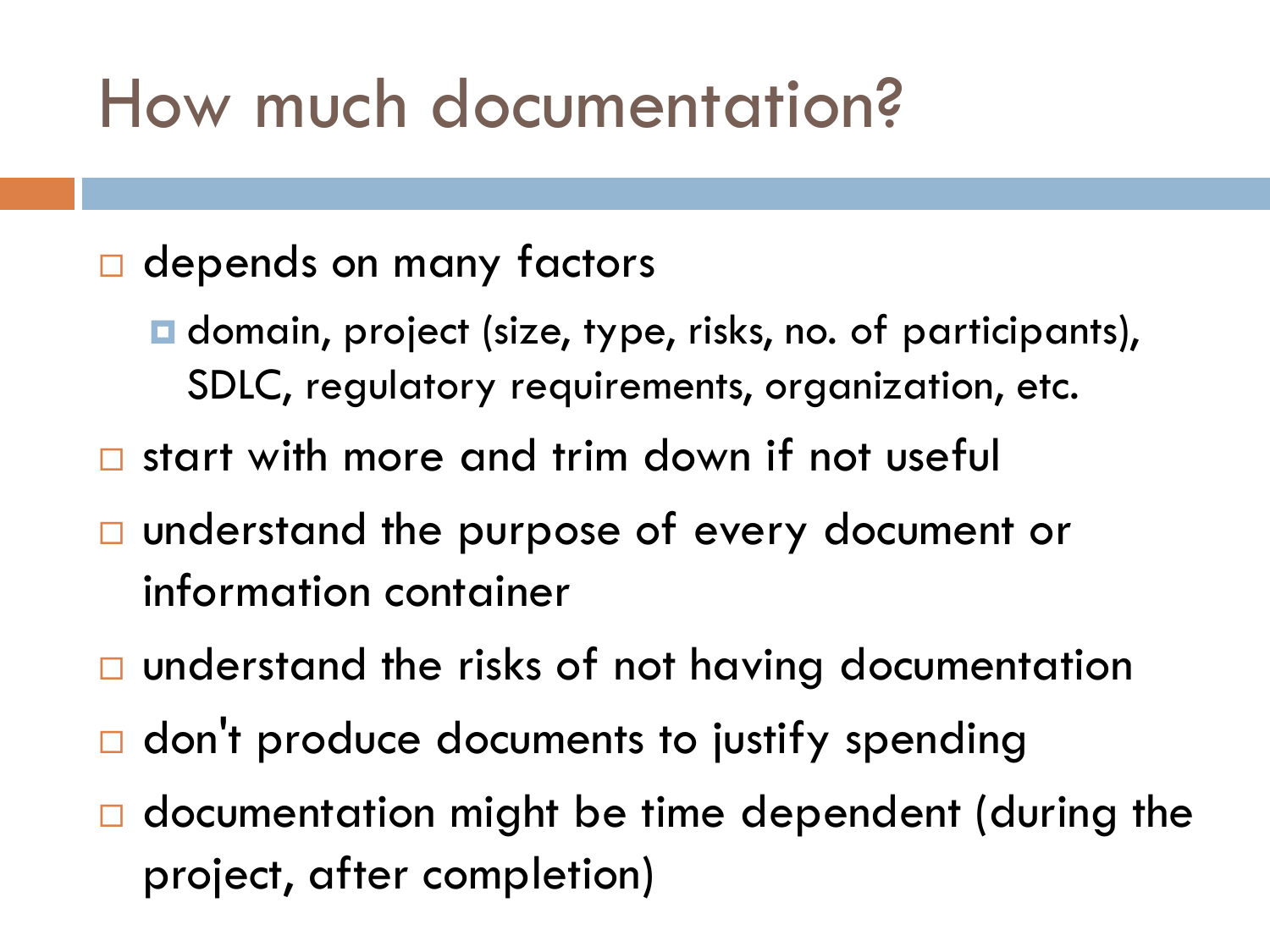## SDLC & documentation

- □ good process will define project artifacts
	- **P** provide guidelines on how to tailor (mandatory vs. optional)
	- **Q** different templates for more formal and lean projects
- $\Box$  required by the SDLC, but not used
- □ not defined in SDLC, but would be useful
- documentation can be in different form
	- **E** is burn down chart documentation?
	- **□** information in Jira, Confluence, Trello, etc.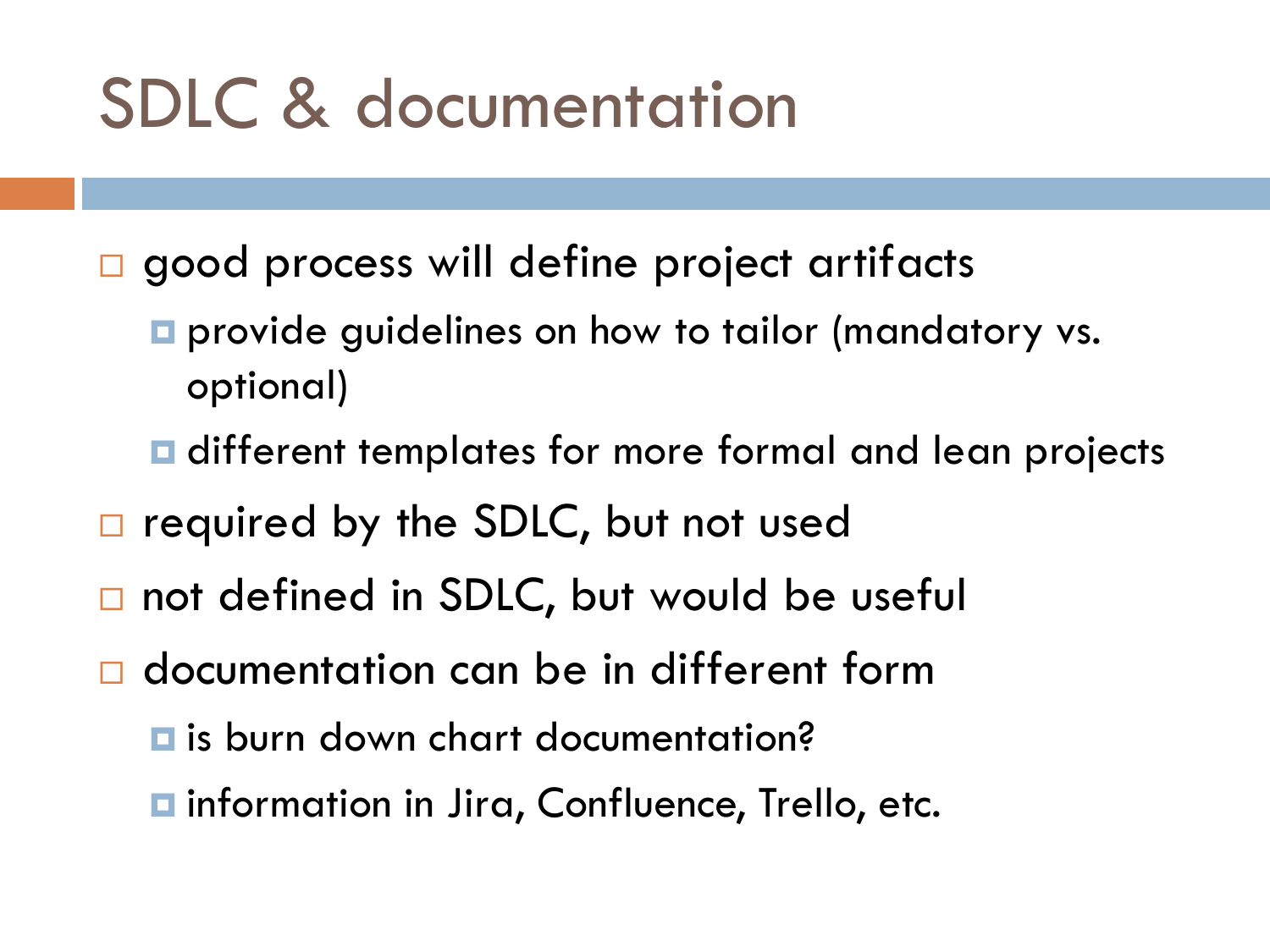Examples – IBM RUP

#### **D** IBM RUP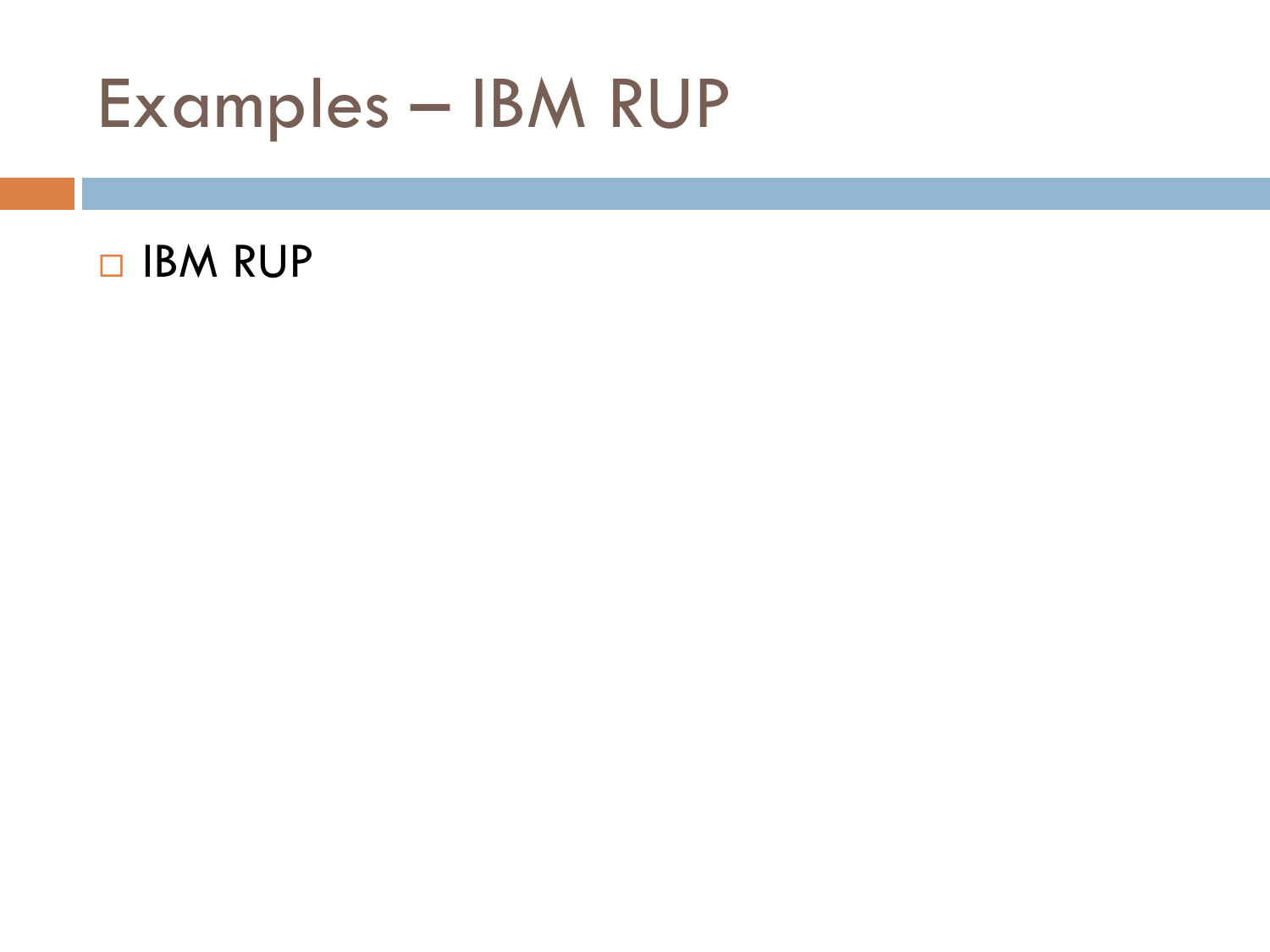## Examples - OpenUP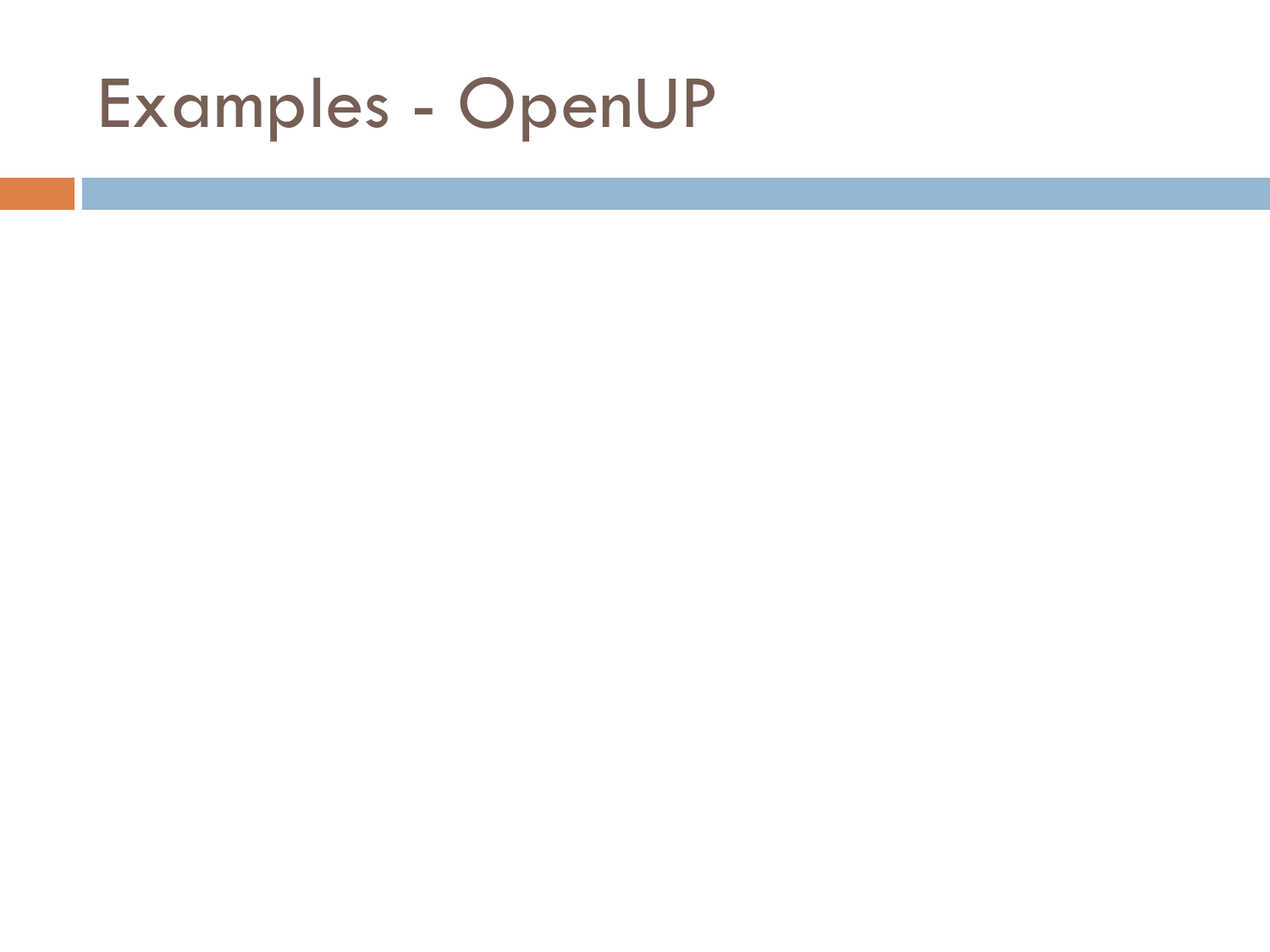## Examples - SRCUM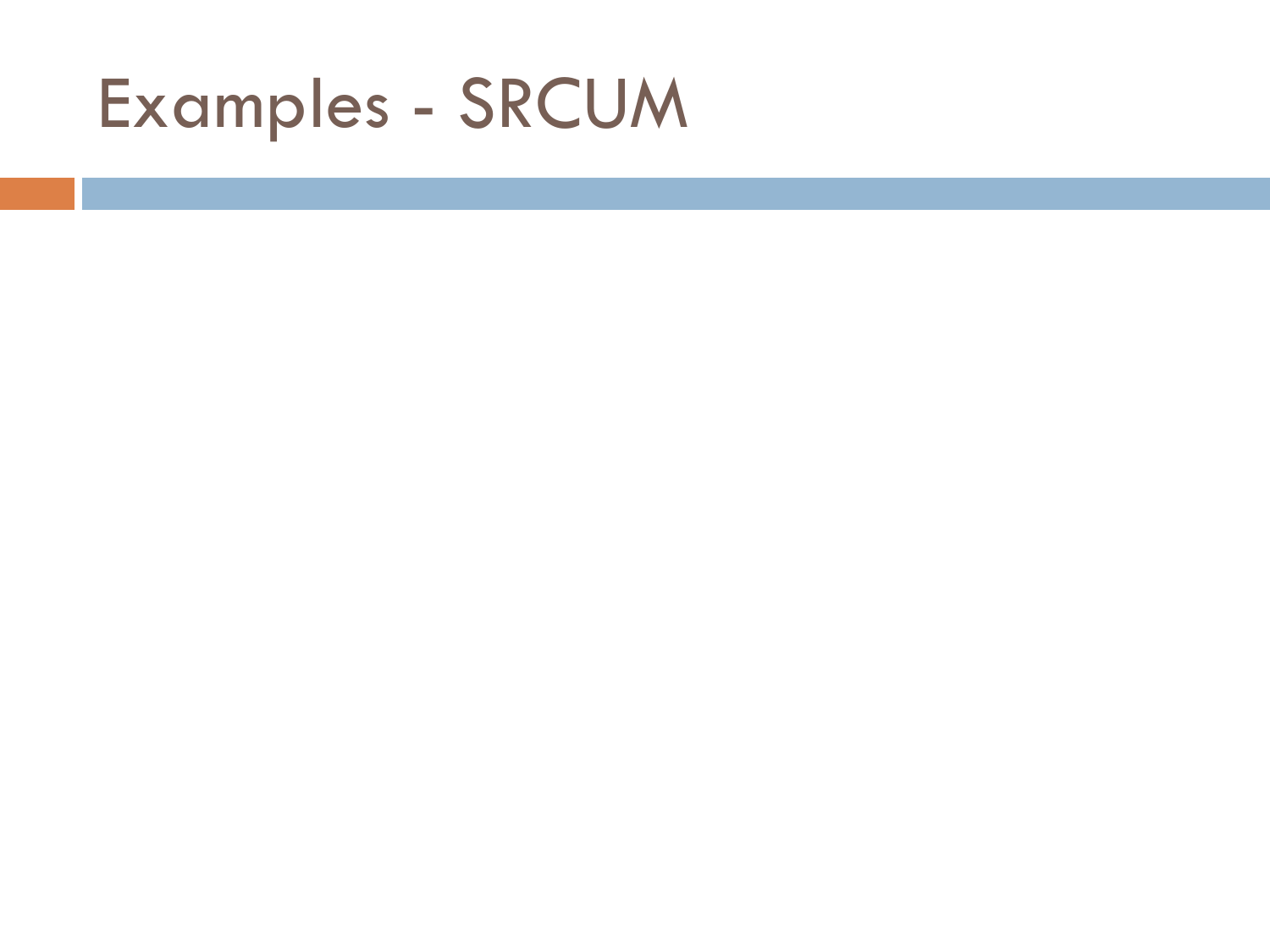## Documentation & QA

□ Can we do quality assurance without documentation?

□ How can we do IT audit without documentation? **E** example: outsourced government project that went bad

□ Can we replace team member or vendor without documentation?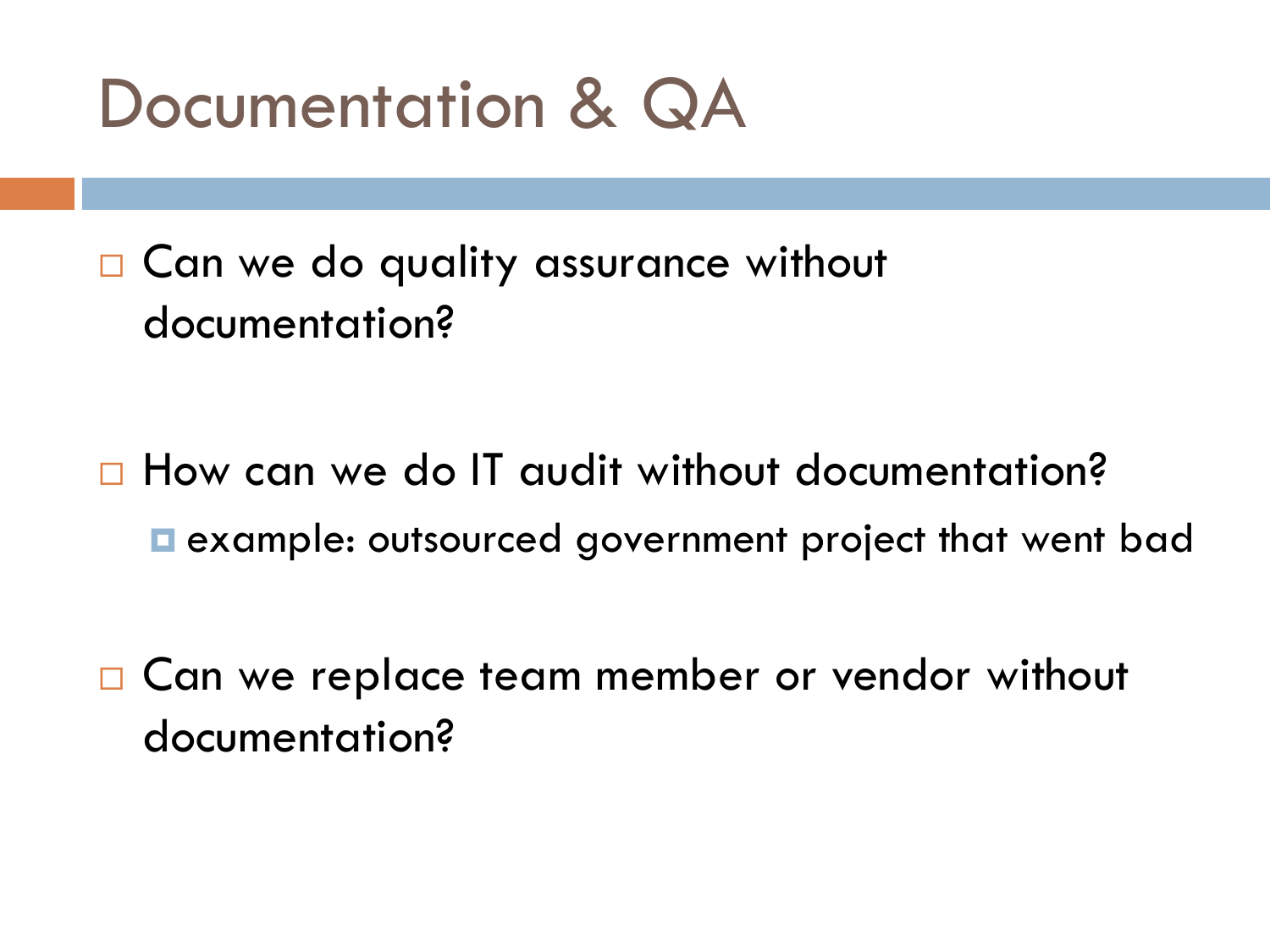# Example: IT audit

□ Typical documentation (depends on audit goals)

- $\blacksquare$  software requirements specification
- **n** high level architecture
- **Q** description of the SDLC
- $\blacksquare$  quality plan, test plan, test data, test reports
- $\blacksquare$  change management & configuration management
- $\Box$  If efficiency and costs are also evaluated
	- **project plan**
	- $\blacksquare$  project data plan vs. actual
	- $\Box$  quality technical depth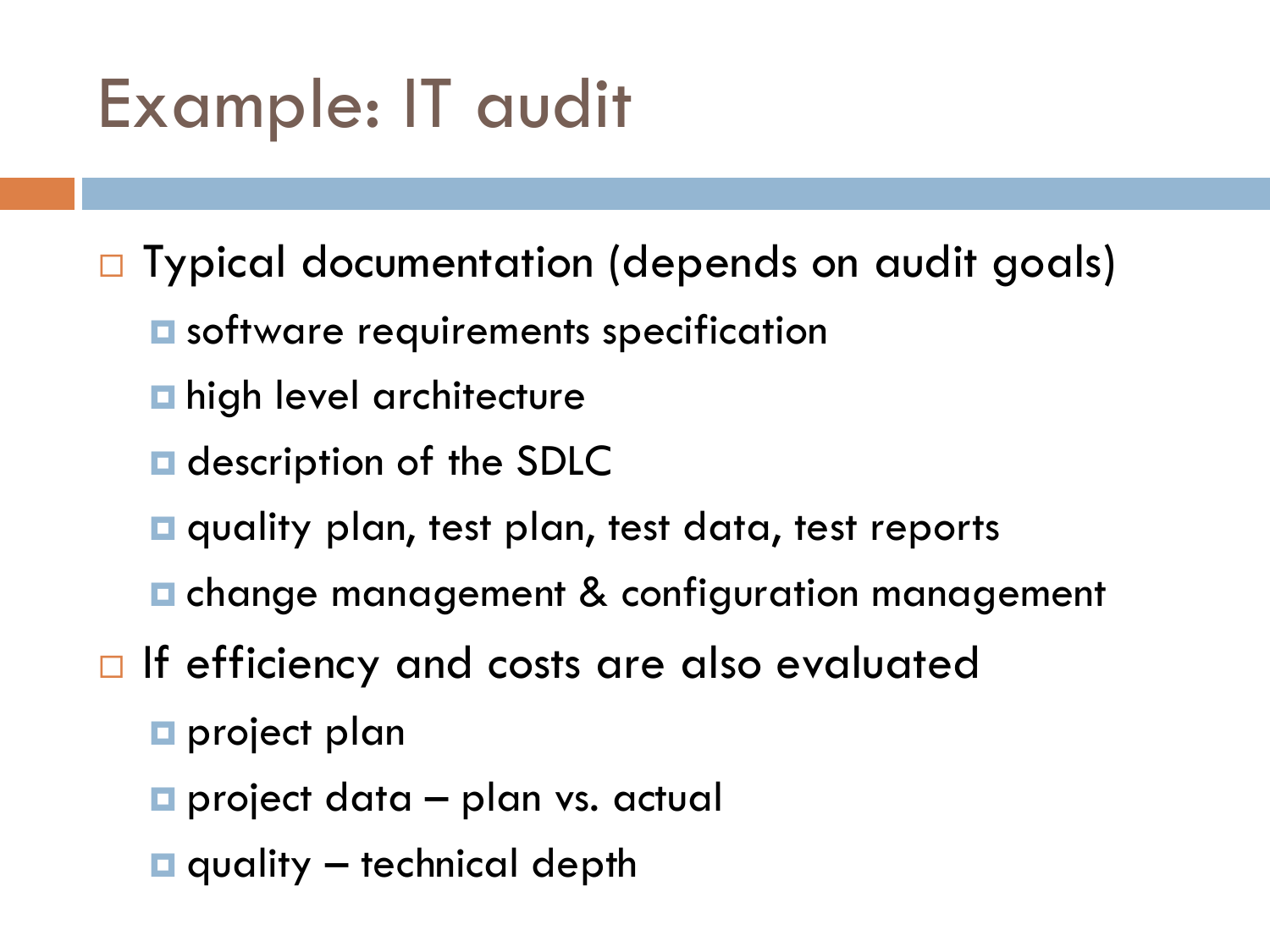## Example: security audit

- □ Typical documentation
	- $\square$  penetration testing  $-$  none
	- **user manual**
	- $\blacksquare$  software requirements specification
	- **F** risk evaluation
	- $\blacksquare$  key security concepts encryption, implementation of Access Control List, access controls
	- **n** network schema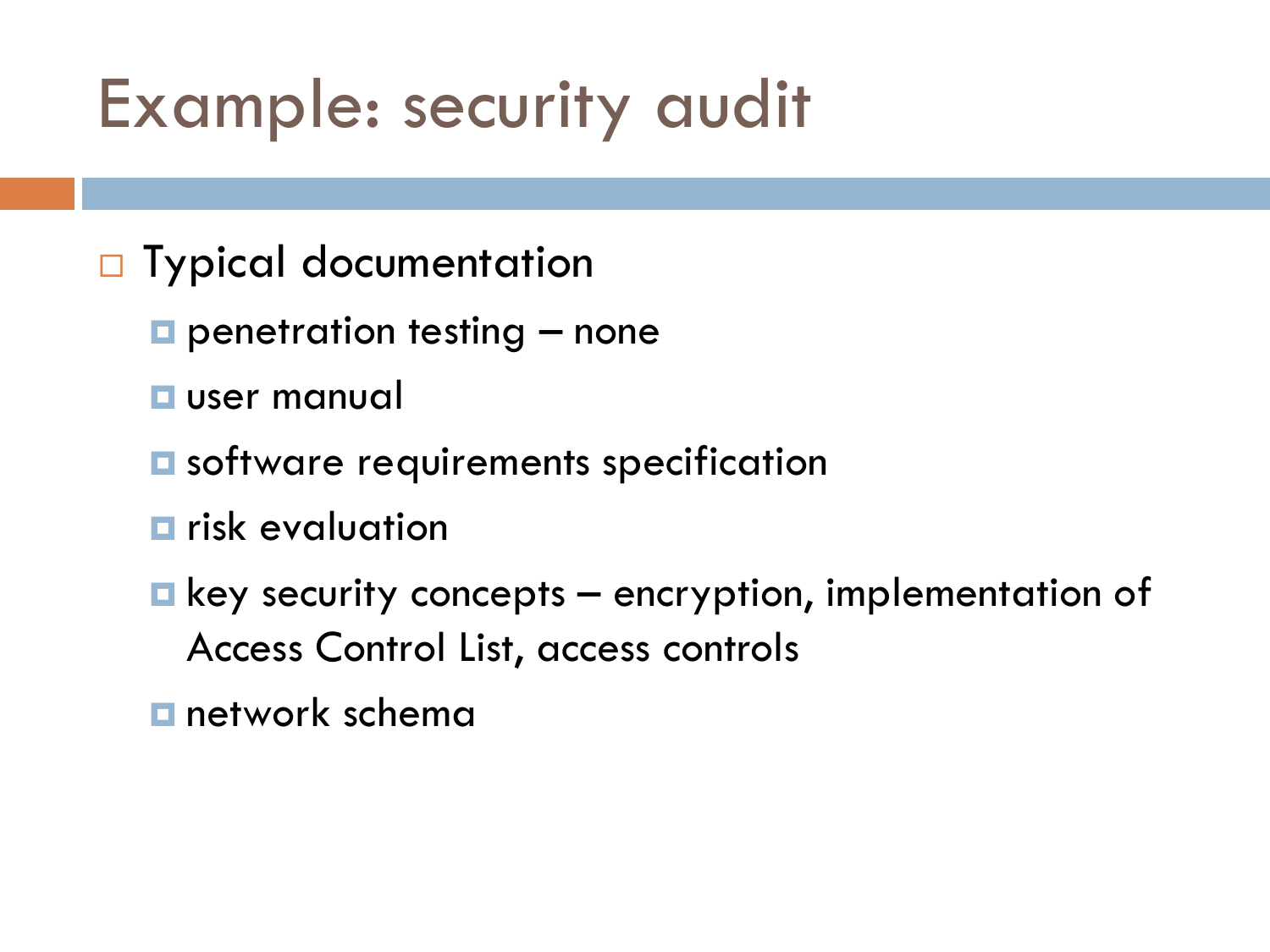### CMMI documentation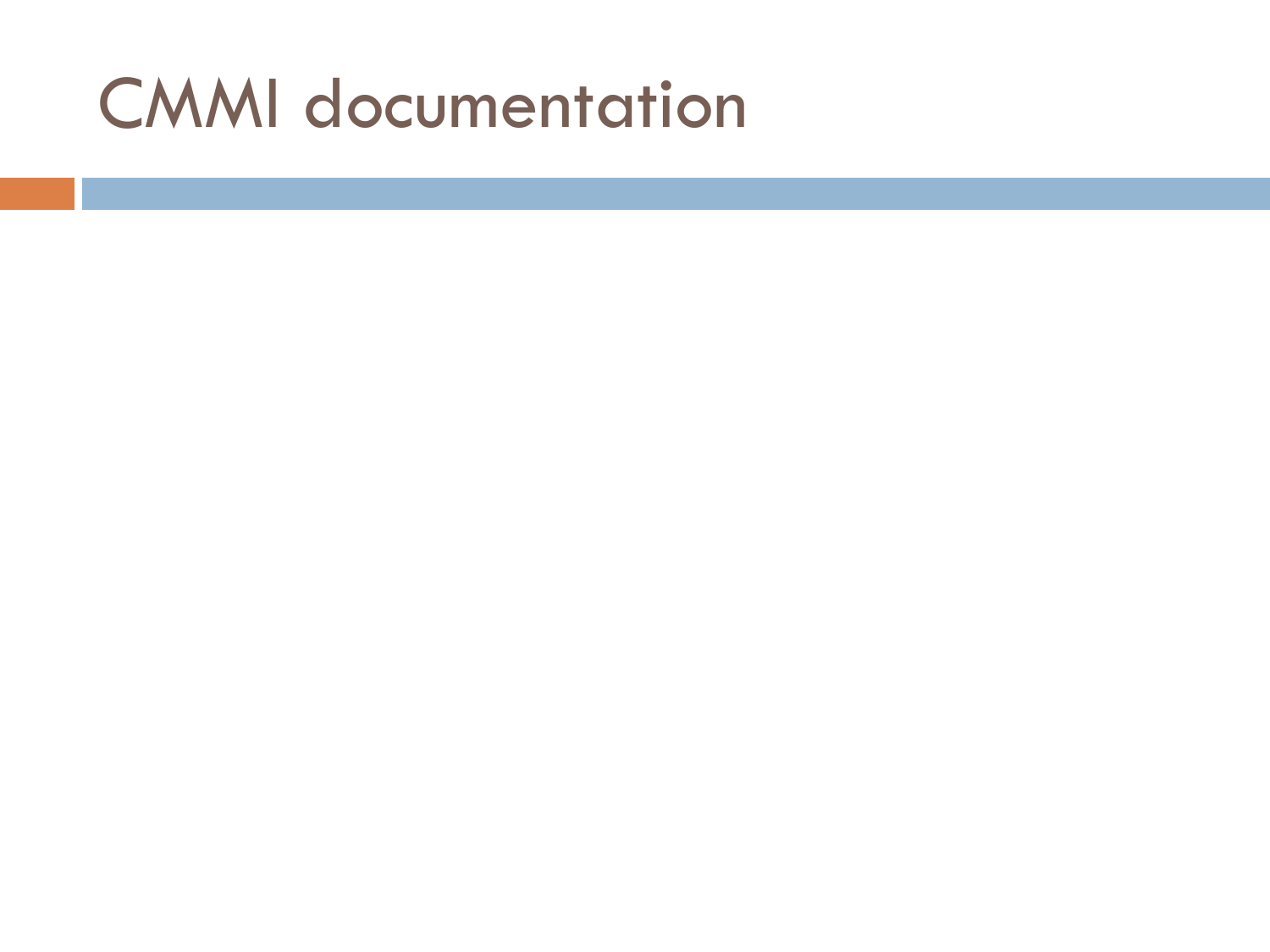#### Documentation best practices